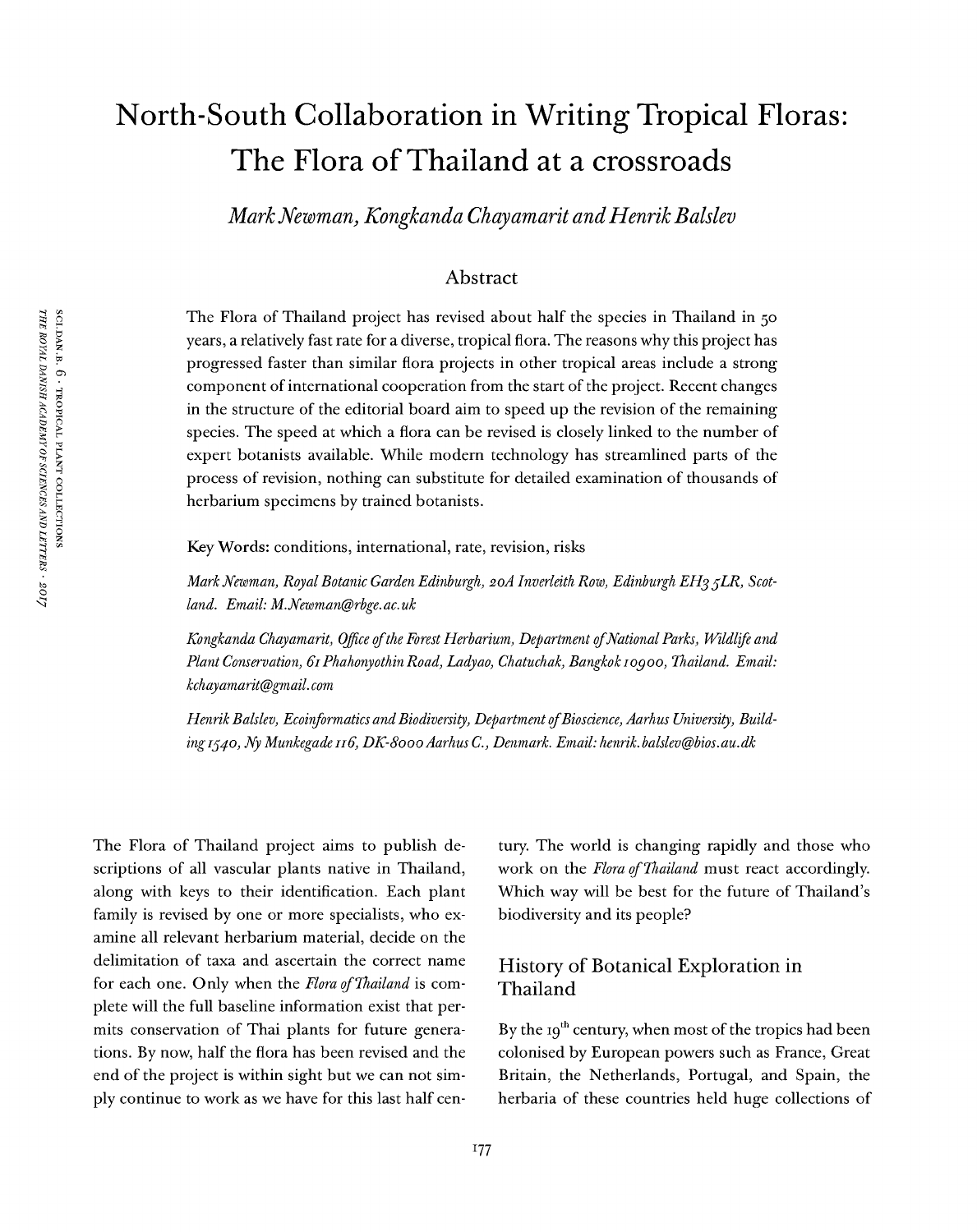tropical plants. Thailand was never colonised so it has taken a different path towards the scientific discovery and description of its native flora.

The earliest botanical collections made in Thailand were those of J.G. Koenig (1728-1785) who was born in Courland, now part of Latvia, and belonged to the Baltic-German ruling class. After some time as a pupil of Linnaeus in Sweden, he lived in Denmark before joining the Danish trade mission in Tharangambadi (in Danish Tranquebar), Tamil Nadu. From here, he was sent to explore southeast Asia and made collections in Thailand in the 1770s, particularly at Junk Ceylon, which is an old name for Phuket. Many of Koenig's collections have been lost but some are still to be found in the herbarium of the Natural History Museum of Denmark, Copenhagen (C), the herbarium of the Linnean Society of London (LINN), the Natural History Museum of London (BM), the Botanische Staatssammlung München (M), the World Museum Liverpool (LIV), and the herbarium of the Botanical Museum, Lund University (LD) (Seidenfaden 1995).

Few herbarium collections were made in Thailand in the  $19<sup>th</sup>$  century. Most of those that we have were collected late in the century around the borders of Thailand by Clovis Thorel (1833-1911) and François Jules Harmand (1845-1921) near the River Mekong and by Charles Curtis (1853-1928) on the west coast of the Thai peninsula, from Phangnga southwards.

The second significant Danish initiative in Thai botany was the Flora of Koh Chang compiled by J. Schmidt (1901-1916). Koh Chang is an island administered as part of Trat Province in the Gulf of Thailand near the Cambodian border. Its area is small and its flora is not representative of the country as a whole, but the types of a number of taxa came out of this work and are also at C.

One of the most prolific collectors of Thai plants was A.F.G. Kerr (1877-1942), a medical doctor who arrived in Thailand in 1902 and stayed for 30 years until his retirement (Jacobs 1962; Parnell *et al.* 2015). His collection number series runs to 24,409 with some gaps, and there are also some unnumbered collections making nearly 26,000 collections in all, the great majority of them from Thailand (Parnell *et al.* 2015). Kerr's own set of specimens is in the herbarium of the Natural History Museum, London (BM) while the Thai set is at the Bangkok Herbarium (BK). Other sets of duplicates, in order of size and importance, are at the Royal Botanic Gardens, Kew (K), the University ofAberdeen (ABD), TrinityCollege Dublin (TCD), Aarhus University (AAU), the Royal Botanic Garden Edinburgh (E), and the Naturalis Biodiversity Centre (L).

Another Dane was the next European to be inspired by the plants of Thailand. Gunnar Seidenfaden was Danish ambassador in Thailand from 1955 to 1959 and a keen and highly competent amateur orchid specialist with a prolific scientific output on southeast Asian orchids. With his help, the first Thai-Danish expedition was organised from 1958 to 1959: the Danish participants were Thorvald Sørensen, Kai Larsen and Bertel Hansen. Sørensen did not work further on Thai plants but, from this date onwards, Bertel Hansen and Kai Larsen devoted much of their careers to the Thai flora. Kai Larsen is probably the most prolific collector ofThai plants. The exact number has not yet been counted, but his number series runs to more than 42,000.

In 1965, a meeting of botanists was called at Kew to discuss the formal founding of the *Flora ofThailand.* Representatives of Thailand (Forest Herbarium, Bangkok), Japan (Kyoto University) and six European herbaria (Aarhus University, Botanical Museum, Copenhagen, Muséum national d'Histoire naturelle, Paris, Royal Botanic Garden Edinburgh, Royal Botanic Gardens, Kew, and the Rijksherbarium, Leiden) were present. This marks the beginning of the *Flora of Thailand* project which, from its very inception, has been a North-South collaboration.

Two Thai botanists present at the foundation of the *Flora ofThailand* project were Tem Smitinand (1920- 1995) and Chamlong Phengklai (1934-). Within a few years they were joined by Thawatchai Santisuk (1944-). All three spent their careers working on this project, making many collections themselves and with others, and supporting younger Thai botanists through their training and early years of work. Botanists from many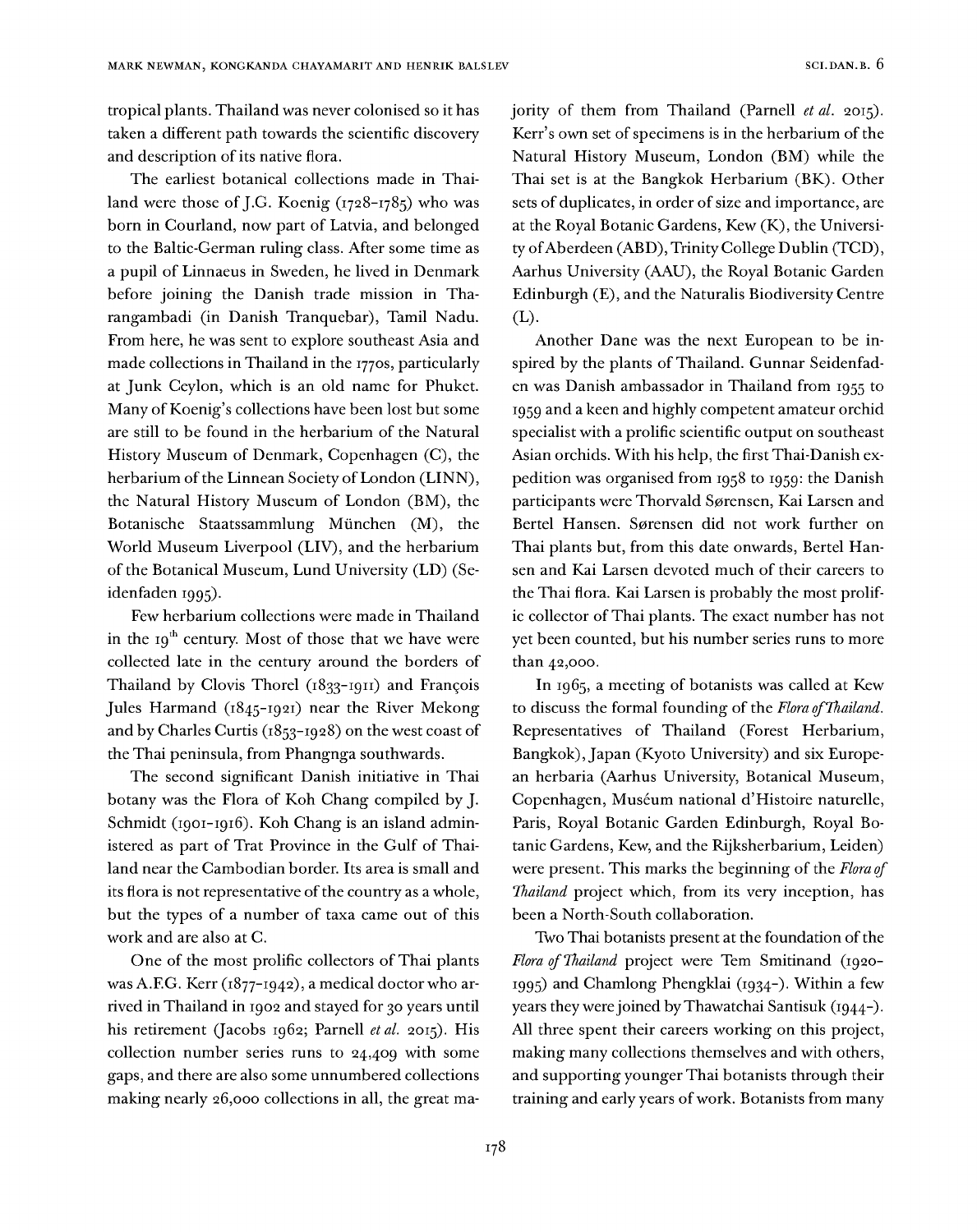Fig. I. The number of species accounts published each year in *Flora ofThailand,* showing the proportions revised by Thai and foreign experts.



countries have collected in Thailand so that the number of institutions actively working on the Flora has expanded since the early days and collection numbers have increased greatly. This level of international cooperation continues to this day.

# How does the Flora of Thailand work?

The number of species of vascular plants which occur naturally in Thailand is estimated at 10250-12500

(Middleton 2003). Roughly half have been revised in the *Flora ofThailand* or 104 species per year on average (Table 1, Fig. 1). While this may seem a slow rate of progress, it is faster than that of many other tropical floras.

The main goal of the *Flora ofThailand* is to describe the vascular plants of the country and give keys to their identification. The descriptions are brief, usually no more than 300 words to describe a species, and citation of synonyms is limited to those which are rele-

Table 1. Numbers of species revised and published in *Flora of Thailand*, compared to the total number expected. The row marked 'Finished Manuscrips' show the number of species revised but not yet published.

|                      | Families no. | Family % | Species no. | Species % |
|----------------------|--------------|----------|-------------|-----------|
| Published            | 227          | 72       | 5536        | 51        |
| Finished manuscripts | 18           | O        | 512         |           |
| Under revision       | bg           | 22       | 4883        | 44        |
| Total                | 314          | 100      | 10931       | 100       |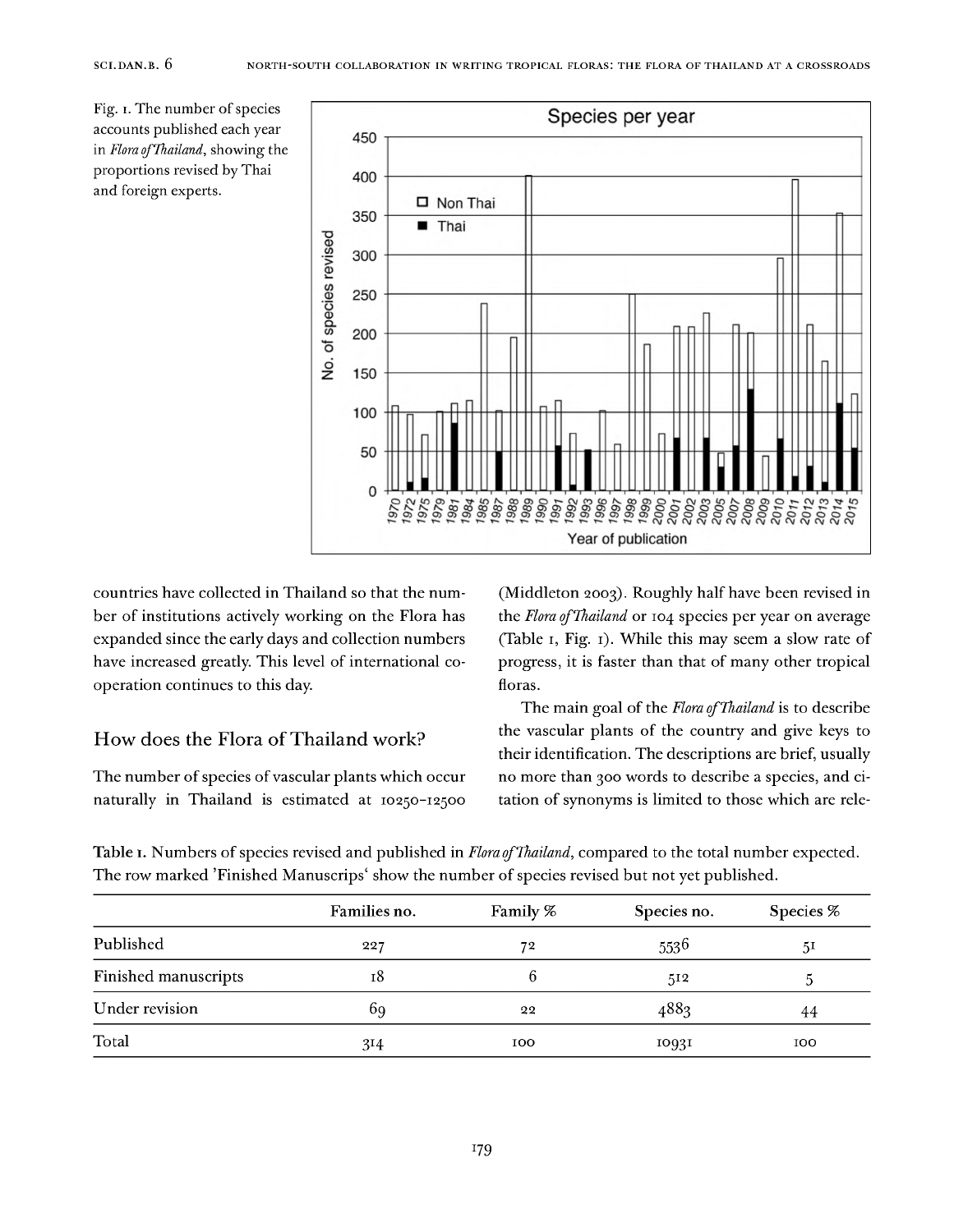vant to Thailand. Obscure synonyms which may never be seen by Thai botanists are not given, especially in groups which have been revised in a more detailed format, such as *Flora Malesiana.* Specimen citation is kept to a minimum. Type specimens are only cited if they originate in Thailand and non-types are only mentioned in particular circumstances, for example, if a specimen is out of the usual range of morphology or distribution. The distribution in Thailand is given by floristic region and province, along with the global distribution by country. In addition, the ecological information relating to each species is critically compiled. Lastly, any uses and vernacular names in the languages of Thailand are recorded.

By working to a concise format like this, the *Flora ofThailand* has been able to proceed relatively quickly but it is also less exact in some ways. By contrast, the *Flore du Cambodge, du Laos et du Vietnam* cites types of all names and cites all the specimens studied. This forces the author of a revision to be more precise and to be sure about the application of names. It also allows curators in herbaria to curate their collections more easily.

One of the most important aims of the *Flora of Thailand* project is to increase the ability of Thai botanists to work at international standards so that Thailand can manage its own flora. This aim will be reached by Thai and foreign botanists working together so that, gradually, all attain the same standard. The revisions completed in the 1970s were almost entirely written by foreign botanists but the balance has tipped slowly towards Thai botanists (Fig. 1). In the last ten years, there has been only one year without a Thai contribution and the two most substantial Thai contributions have been made in this period. For the remaining part of the flora 46 families and 2591 species have been assigned to Thai authors and 47 families and 2914 species have been assigned to non-Thai authors. As a consequence the *Flora ofThailand* project has functioned as an exemplary North-South collaboration where the initial dominance by researchers from the north through extensive capacity building has slowly been substituted by a situation of almost parity in the contributions.

North-South collaboration works at two levels in the *Flora ofThailand* project. First, there are collaborating institutes which commit themselves to giving staff time to the project for long periods. While one or two institutes which collaborated at the beginning have had to withdraw, several more have joined in recent years.

# Institutions Collaborating in the Flora of Thailand

Sixteen institutions formally collaborate on the *Flora ofThailand* project (Table 2). Individual scientists undertake to revise families of plants for the *Flora ofThailand* but, in many cases, these individuals work in the collaborating institutes.

The funding of the *Flora ofThailand* also demonstrates North-South collaboration. Both in Thailand and the foreign collaborating institutes, governments maintain large herbaria and their staff. Since 1997, the Thai government has funded a great deal of training of taxonomists through the Biodiversity Research Thailand fund, something which has allowed a new generation of Thai botanists to be trained, many of them by spending periods abroad in the herbaria of the collaborating institutes. Likewise, the foreign institutes have accepted Thai and other nationals as students who have revised Thai plants as part of their training.

To summarise, the characteristics of the *Flora of Thailand* project are the following:

- it has been a North-South collaboration from the outset
- it is driven by practical goals
- it is supported by a number of institutes in terms of staff time
- financial support comes both from Thailand and from overseas, especially Denmark
- revisions of large families are frequently led by a coordinator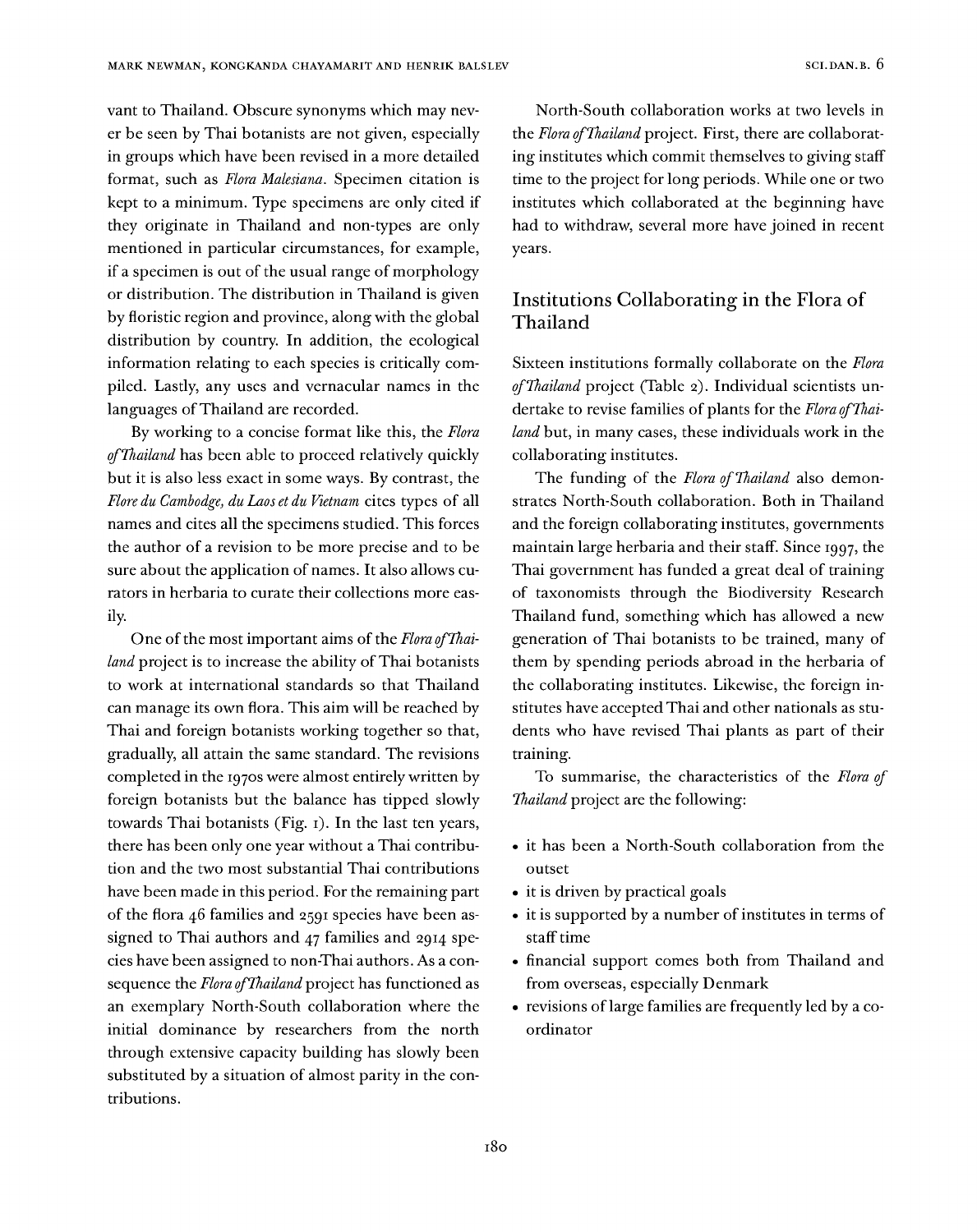Table 2. Instiutions cooperating on the Flora of Thailand project. The participants in the founding meeting in 1965 are marked with asterisks.

| Institution                                                                                        | Herbarium code |
|----------------------------------------------------------------------------------------------------|----------------|
| Aarhus University, Denmark *                                                                       | AAU            |
| Bangkok Herbarium, Thailand                                                                        | BK             |
| Natural History Museum of Denmark, University of Copenhagen, Denmark*<br>(withdrawn 2017)          | $\mathbf C$    |
| Botanische Staatssammlung München, Germany                                                         | M              |
| Chulalongkorn University, Thailand                                                                 | <b>BCU</b>     |
| Forest Herbarium Bangkok, Thailand*                                                                | <b>BKF</b>     |
| Khon Kaen University, Thailand                                                                     | KKU            |
| Kyoto University, Japan*                                                                           | <b>KYO</b>     |
| Muséum national d'Histoire naturelle, Paris, France                                                | P              |
| Naturalis Biodiversity Centre (formerly Rijksherbarium), Leiden, the Nether-<br>lands <sup>*</sup> | L              |
| Queen Sirikit Botanic Garden, Thailand                                                             | QBG            |
| Royal Botanic Garden Edinburgh, UK*                                                                | E              |
| Royal Botanic Gardens, Kew, UK*                                                                    | K              |
| Singapore Botanic Gardens, Singapore                                                               | <b>SING</b>    |
| Botany Department, Trinity College Dublin, Republic of Ireland                                     | TCD            |
| National Museum of Nature and Science, Tsukuba, Japan                                              | <b>TNS</b>     |

# The Administrative Structure of the Project Until 2014

Two editors preside over the *Flora ofThailand* project, one Thai and one Danish (Table 3). Working for the editors are an assistant editor and a production editor. The assistant editor worked mainly on the scientific content of revisions and corrected the English, while the production editor oversaw typesetting, illustration, publication and distribution. The first *Flora of Thailand* meeting in 1965 has been mentioned above. Since then, the editorial board has met frequently,

usually every three years, to discuss progress (Table 4). At first, the meetings were for board members only, but they soon evolved into open meetings where all aspects of Thai taxonomy were presented. The board would meet privately and report to a plenary session at the end of the meeting. *Flora ofThailand* meetings normally alternate between Thailand and Europe, and frequently attract more than 200 delegates. They are a valuable proving ground for young researchers wishing to present their work to an international audience.

At a *Flora ofThailand* board meeting, the status of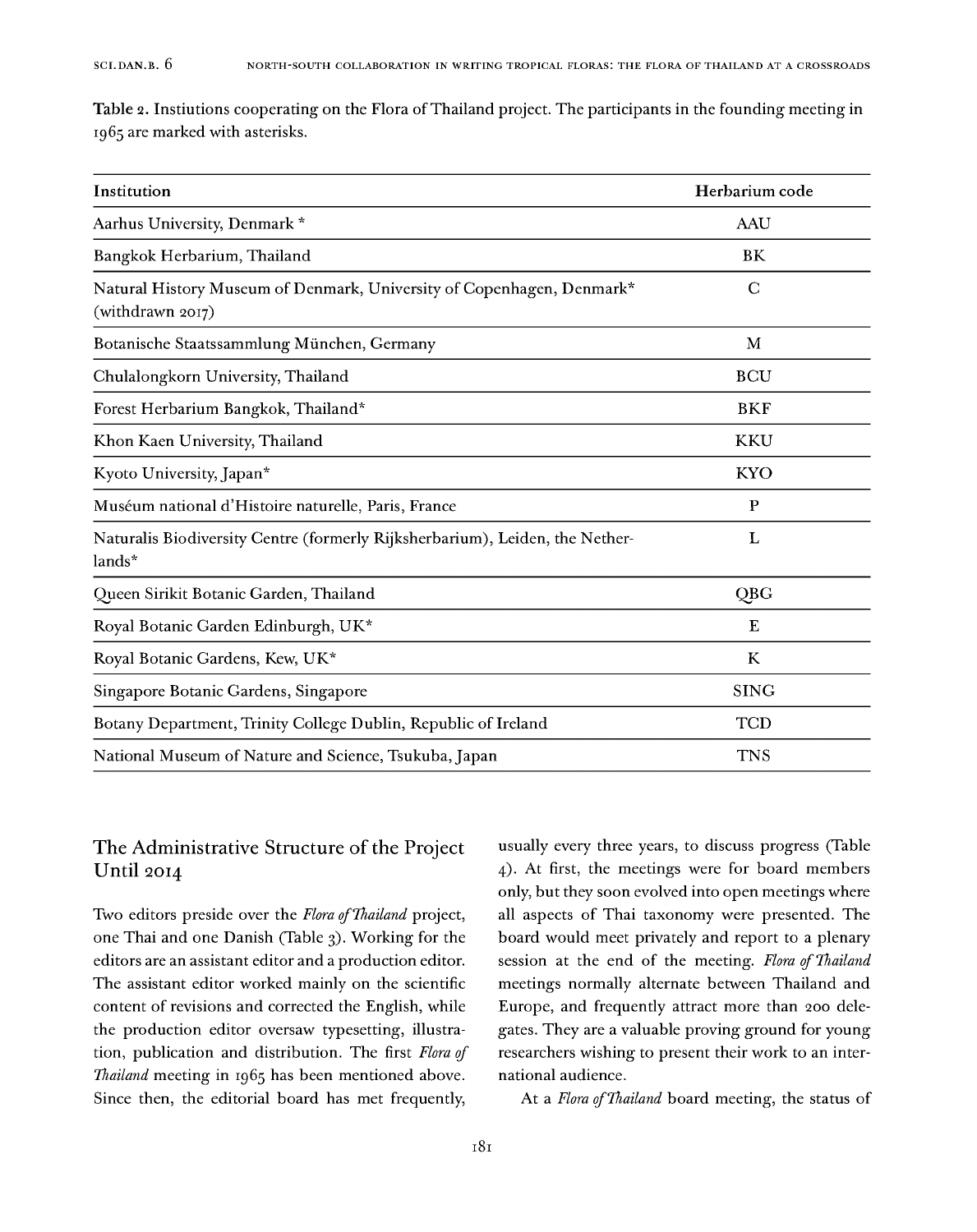| Editors [Editors in Chief]  | Thai editors   | Tem Smitinand (1965-1995)            |  |  |
|-----------------------------|----------------|--------------------------------------|--|--|
|                             |                | Thawatchai Santisuk (1996-present)   |  |  |
|                             | Danish editors | Kai Larsen (1965-2012)               |  |  |
|                             |                | Henrik Balslev (2014-present)        |  |  |
| Assistant editors [Editors] |                | Bertel Hansen (1970-1985)            |  |  |
|                             |                | Ivan Nielsen $(1987 - 2007)$         |  |  |
|                             |                | Mark Newman (2008-present)           |  |  |
|                             |                | Anders Barfod (2014-present)         |  |  |
|                             |                | Hans Joachim Esser (2015-present)    |  |  |
|                             |                | David Simpson (2016-present)         |  |  |
| Production editors          |                | M.R. Sukshom Kashemsanta (1970-1972) |  |  |
|                             |                | Tem Smitinand (1973-1993)            |  |  |
|                             |                | Thawatchai Santisuk (1993-1996)      |  |  |
|                             |                | Kongkanda Chayamarit (1997-present)  |  |  |

Table 3. Editors of the *Flora of Thailand*.

each family revision is discussed and progress is noted. Many large families are revised by a team of botanists working with a coordinator. The coordinator is critical to rapid progress, catalysing the work and setting deadlines for completion of tasks. The use of coordinators is certainly among the reasons for efficient and timely production of published revisions in the *Flora ofThailand.*

#### The Flora of Thailand at a Crossroads

The editorial board of the *Flora ofThailand* met during the 16<sup>th</sup> *Flora of Thailand* meeting at the Royal Botanic Gardens, Kew in 2014 and discussed the speed of completion of the project. While progress has been relatively fast, it has not been fast enough to attract additional funding to allow the project to be completed. The choice facing the board, therefore, was to carry on as before or to accelerate the rate of revision of species. Since most funding bodies work in cycles of 3 -5 years, it was felt that a target of seven years to completion might help to bring in additional funds. A number of completion dates were calculated according to various rates of progress (Fig. 2).

It was accepted by the editorial board that funding bodies would not consider supporting projects of very long duration so the two slower options were rejected. Every effort will be made to publish by 2024, though it is already clear that certain large, complex groups such as the Orchidaceae cannot be completed by then.

The structure of the editorial board was enhanced so that the two editors are now called editors-in-chief and the assistant editor is called editor. Three more editors were appointed in order to cope with the increased amount of editing, and added technical assistance is now based at Aarhus University. It was decided to meet annually, rather than every three years and the first of these annual meetings took place in Chiang Mai in August 2015.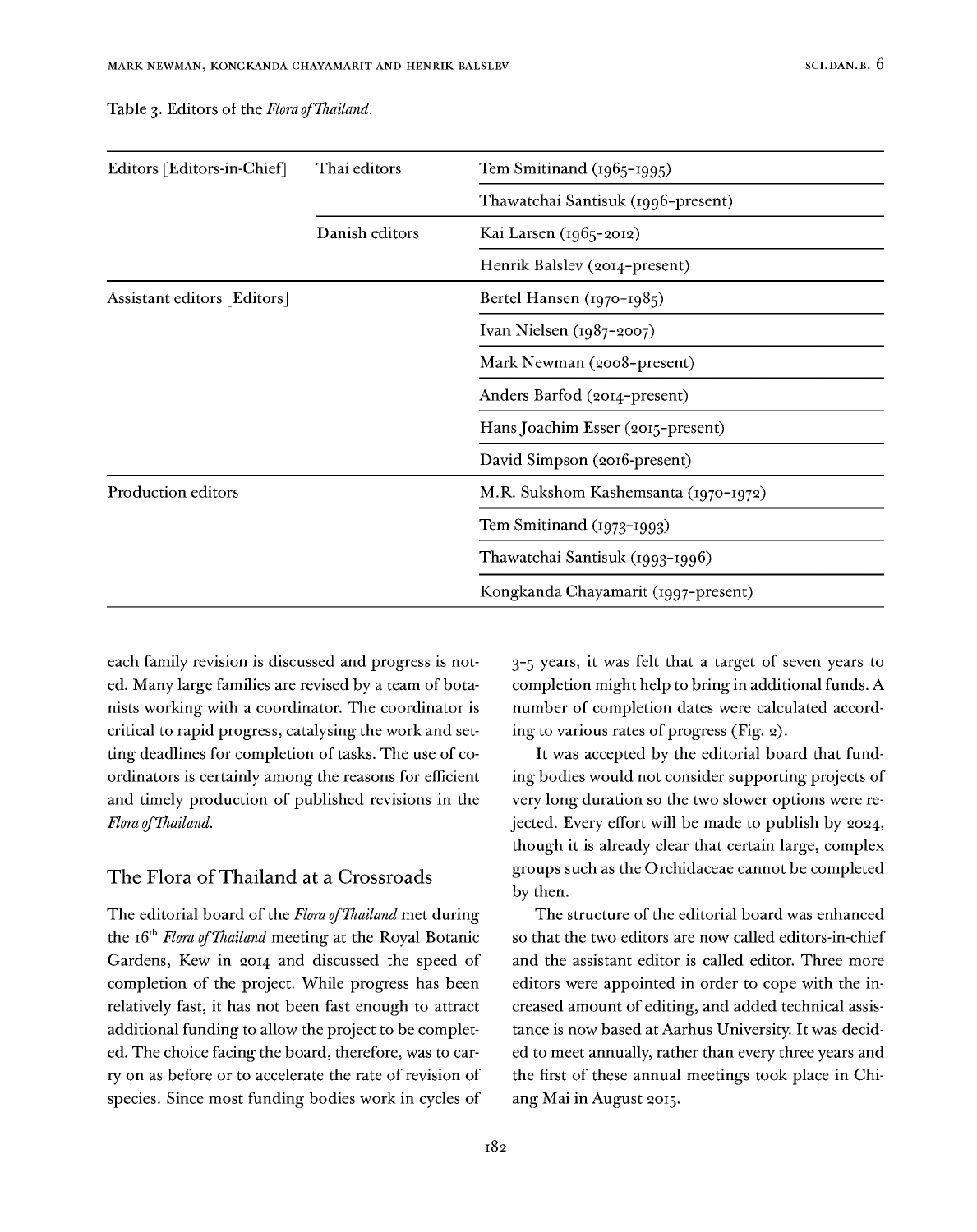Fig. 2. Recorded and projected rates of progress and estimated dates of completion of the *Flora* of Thailand, with different estimates of productivity.



# New Activities Following the 2014 Flora of Thailand Meeting in Kew

Following the 16th *Flora ofThailand* meeting at Kew in 2014 a relatively substantial grant of <sup>15</sup> million DKK (approx. 2 million  $\epsilon$ ) was obtained from The Carlsberg Foundation to support the completion of the flora.

The budget allows for visits of Thai researchers to Danish or other relevant European herbaria for periods of 1-3 months duration. The granting of these visits is administered with a focus on those researchers who already have advanced manuscripts, and who need some 'quality time' to be able to finish their manuscripts. The Thai flora writers often find themselves engulfed in administrative and teaching obligations at their home institutions, and spending time away is usually advantageous in the situation where a concentrated effort is needed to complete a treatment. This scheme has been very successful and <sup>21</sup> Thai taxonomists have visited Aarhus University herbarium and some other European herbaria since the programme started. More visits are already planned, and this budget line will remain open for the next several years so more Thai botanists can take advantage of it.

The grant has also made it possible to fund several training courses in Thailand. The first series of courses has focused on the use of electronic media in the production of taxonomic work. Specifically courses in the use of the ScratchPad software have been held in Bangkok, Chiang Mai, Khon Kaen, and Ubon Ratchathani. Between 20 and 30 young taxonomists have participated in each of these courses and they have all created their own taxon specific pages, where they can present the results of their taxonomic work as it is under way to become final products in the *Flora ofThailand.*

The actual production of the printed volumes of *Flora ofThailand* is done at the Forest Herbarium in Bangkok, and has been funded by institutional support to the salaries of staff involved in the process, and also for the actual printing costs. With the ambition of publishing more species every year the annual cost increases, and that activity is therefore also supported by the grant, both for the printing and for some staff expenses.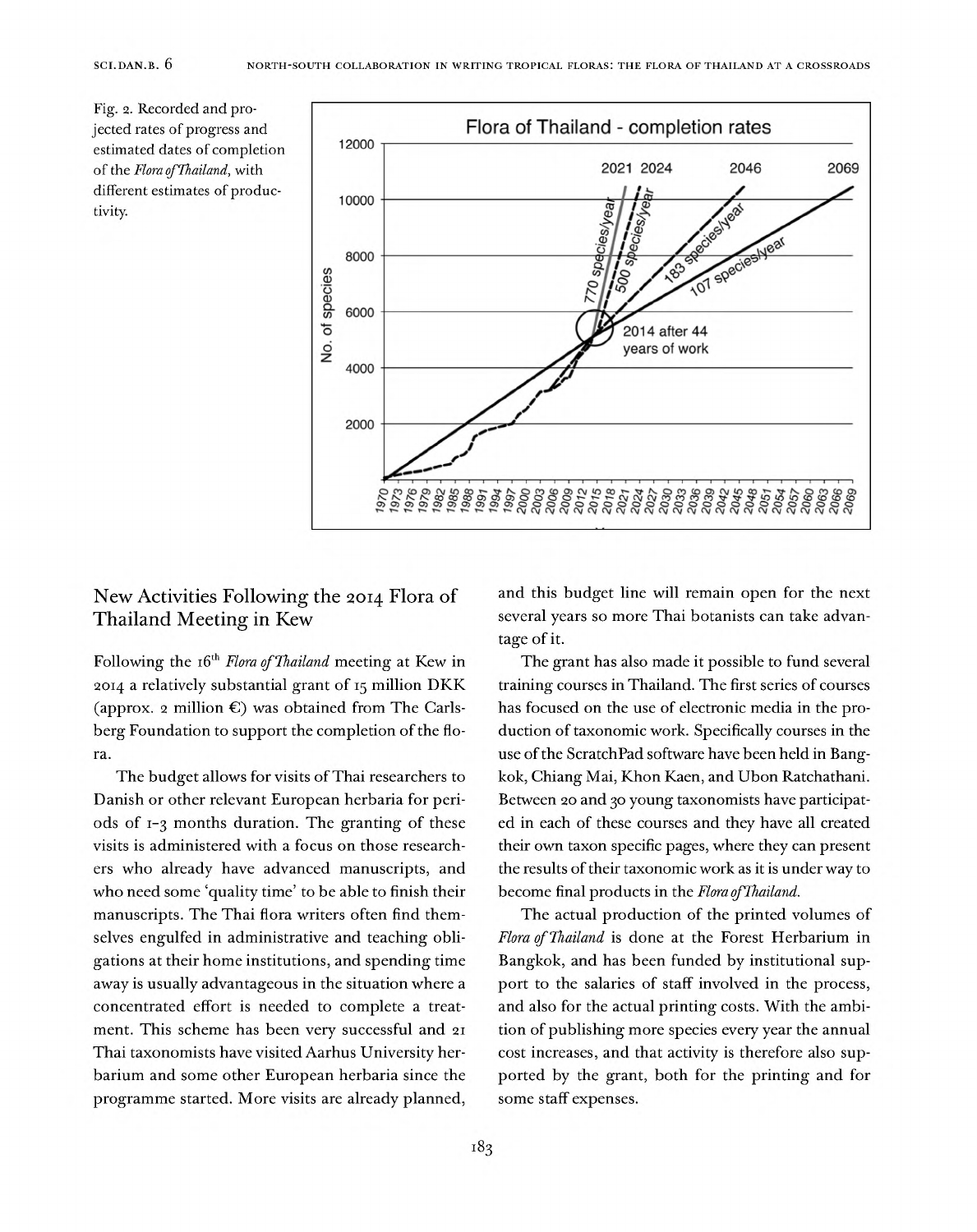| <b>Table 4.</b> The year and location of each Flora of |  |  |
|--------------------------------------------------------|--|--|
| Thailand meeting.                                      |  |  |

|                             | Year | Location       |
|-----------------------------|------|----------------|
| $\tau^{\rm st}$             | 1965 | Kew            |
| $\mathbf{2}^{\mathrm{nd}}$  | 1967 | Leiden         |
| $3^{rd}$                    | 1972 | Paris          |
| $4^{\rm th}$                | 1975 | Aarhus         |
| $5^{\rm th}$                | 1978 | Kyoto          |
| $6^{\rm th}$                | 1984 | Edinburgh      |
| $7^{\rm th}$                | 1988 | Chiang Mai     |
| 8 <sup>th</sup>             | 1991 | Kew            |
| $9^{th}$                    | 1994 | Aarhus         |
| $\mathbf{IO}^{\mathrm{th}}$ | 1996 | Phuket         |
| $\mathbf{II}^\text{th}$     | 1999 | Leiden         |
| ${\bf I2}^{\rm th}$         | 2002 | <b>Bangkok</b> |
| ${^13}^{\mathrm{th}}$       | 2005 | Dublin         |
| $\mathrm{I4}^\mathrm{th}$   | 2008 | Copenhagen     |
| $15^{th}$                   | 2011 | Chiang Mai     |
| $16^{th}$                   | 2014 | Kew            |
| $17^{th}$                   | 2017 | Krabi          |

The coordination of the project is also supported by the grant for technical and other support staff at Aarhus. The budget includes a postdoctoral salary which was initially for work at Aarhus, but as things have progressed these funds are now being diverted to employ postdocs at the three large Thai herbaria  $(BKF, QBG, CMU)$  with the intention of making the large collections there more readily available to authors who work on the treatments of various families for the flora.

Finally the budget also allows for relevant fieldwork and travel related to the coordination of the project and participation in scientific meetings that are relevant to the *Flora ofThailand* project.

# Can the Flora ofThailand Serve as a Model for Other Flora Projects?

The fact that the *Flora ofThailand* is guided by an international editorial board and supported by herbaria in a number of countries has led to a relatively rapid speed of progress. Other revisions of tropical floras may be able to work faster by emulating the structure of the *Flora ofThailand.* One feature of the *Flora ofThailand* must be noted here, as it gives this work a significant advantage over some others. This is that the *Flora ofThailand* treats the plants of a single state. Attempts to revise the flora of multinational areas, such as the *Flore du Cambodge, du Laos et du Vietnam* and *Flora Malesiana* do not attract as high a level of support from the countries involved, perhaps because they do not clearly present the information needed by the participating nations.

Any country wishing to follow the example of the *Flora of Thailand* must make a number of commitments. The speed at which a flora can be revised is closely linked to the number of expert botanists available. While modern technology has streamlined parts of the process of revision, nothing can substitute for detailed examination of thousands of herbarium specimens by trained botanists.

On the part of the home country, there have to be students to be trained in taxonomy and revision of plants. This implies that there should bejobs to go to because students will not train in a subject which leaves them without the possibility of employment. There must also be strong government support to the institutes in which this work is carried out.

On the part of the foreign contributors, there must be a clear recognition that this is an important contribution to world science, and an adequate allocation of research time.

On both parts, there have to be taxonomists in employment who can undertake to complete revisions. Another factor which must be recognised is that revising plants for the *Flora ofThailand* does not result in publications that are measured using research metrics such as an impact factor. It is critical, therefore, that institutions which carry out taxonomic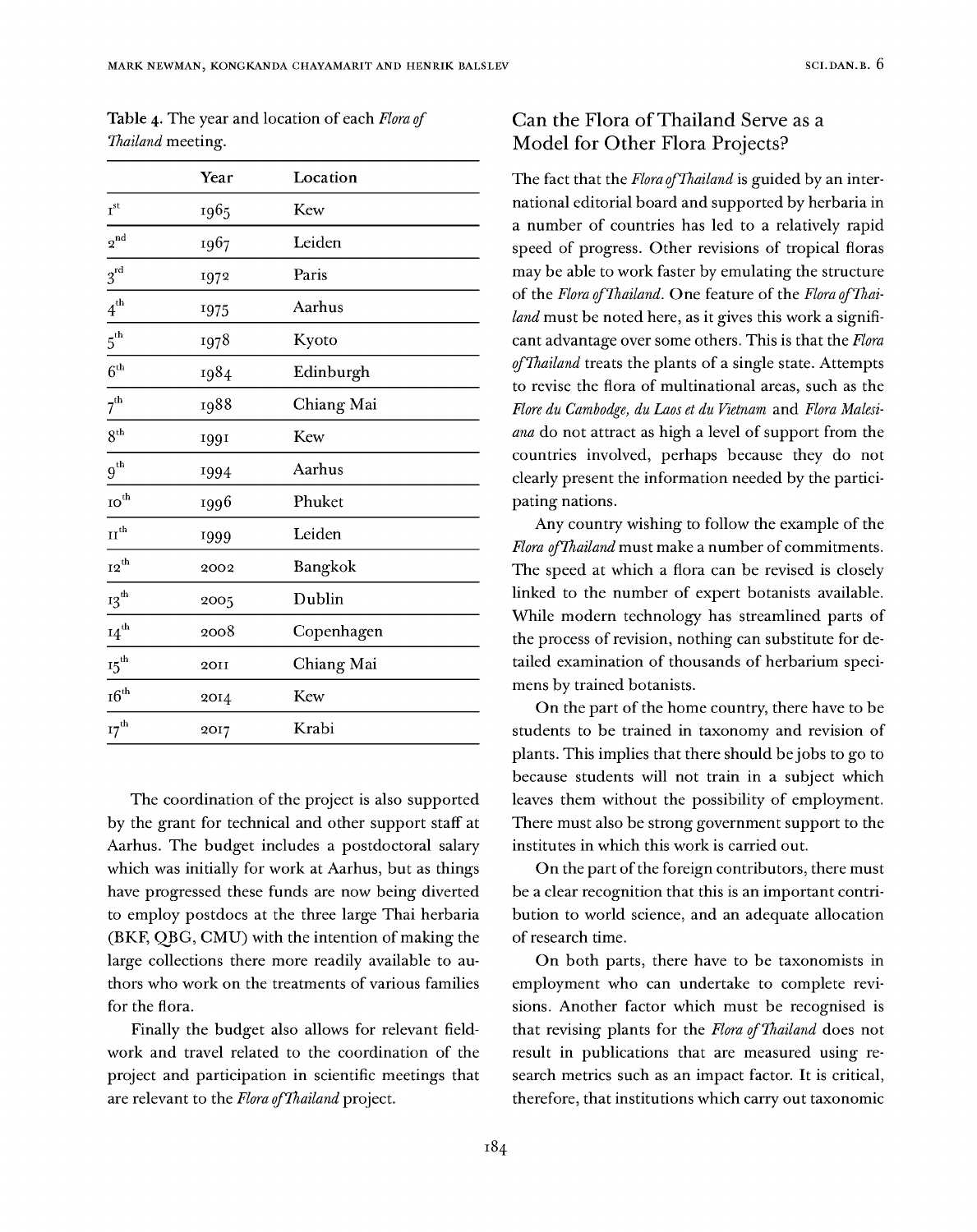work measure the output of taxonomists fairly, taking into account their productivity even when it does not attract an impact factor.

#### Thai Contribution to the Flora of Thailand

Throughout the Flora of Thailand project, the Thai government has given financial support to the Bangkok Forest Herbarium (BKF) which is the institute that publishes the flora. Originally part of the Royal Forest Department, it is now part of the Department of National Parks, Wildlife and Plant Conservation. The Thai government paid for the building in which BKF is now housed and has maintained staffing levels over a long period. In addition, the government's Biodiversity and Training Programme funded a number of studentships at MSc level aimed at producing the next generation ofThai botanists. These studentships were held at universities with strong interests in taxonomy, such as Chulalongkorn, Kasetsart, Khon Kaen, and Mahidol.

The Plant Genetic Conservation Project under the Royal Initiation of Her Royal Highness Princess Maha Chakri Sirindhorn (RSPG) also supports biodiversity research in Thailand, particularly at Queen Sirikit Botanic Garden and through the research carried out under the auspices of the Royal Society of Thailand, Academy of Science.

#### Risks

The greatest risks to the successful completion of the *Flora of Thailand* are the same as those faced by every large floristic project. It is very widely accepted that it is necessary to have inventories of the biota of each country in the world (Plants2020 2015 – http://www. plants2020.net/ – accessed 9 November 2015). The Global Strategy for Plant Conservation has as its very first 2020 target, 'An online Flora of all known plants' but the means of achieving this target have not been put in place. The Taxonomic Impediment is the term for the world-wide shortage of important taxonomic information, gaps in our taxonomic knowledge, and shortage of trained taxonomists and curators (CBD

Secretariat 2015 — https://www.cbd.int/gti/problem. shtml — accessed 16 Nov. 2015). Efforts have been made to address these problems but the results are mixed. In particular, there is much debate as to whether the science of taxonomy is productive enough to meet the world's needs or not. While authors such as Bebber *et al.* (2014) think taxonomy is stagnant at a time of great need, others such as Costello *et al.* (2012, 2013a,b) believe that taxonomic output is increasing. In Thailand, there are certainly more people studying taxonomy than there were at the beginning of the *Flora ofThailand* project but there are still not enough of them to write a complete floristic account in a reasonable time, relative to the disappearance of natural vegetation. Furthermore, Thailand still relies heavily on input from European taxonomists and it is precisely in Europe that the number of active taxonomists is falling very fast. The Natural Environment Research Council of the United Kingdom investigated the numbers of taxonomists in employment and found, among other things, that taxonomy has declined very steeply in the university sector and that succession-planning is a significant cause for concern (Boxshall & Self 2011 — http://www.nerc. ac.uk/research/funded/programmes/taxonomy/ uk-review/).

#### Consequences

One may well ask whether there is much to be lost by not finishing the *Flora of Thailand* soon. The underlying question is whether Thailand has the professional capacity to manage its flora in ways which have been laid down in international agreements. Thailand ratified the Convention on Biological Diversity in 2003 and became a party in early 2004, committing itself to the conservation of its flora for future generations. If the plants are to be conserved, they must first be known and this is where the *Flora of Thailand* comes in. The complete Flora will be Thailand's most comprehensive list of vascular plants, their names, descriptions, distributions and overall habitat requirements. Without such a vital baseline, many species may be lost unwittingly.